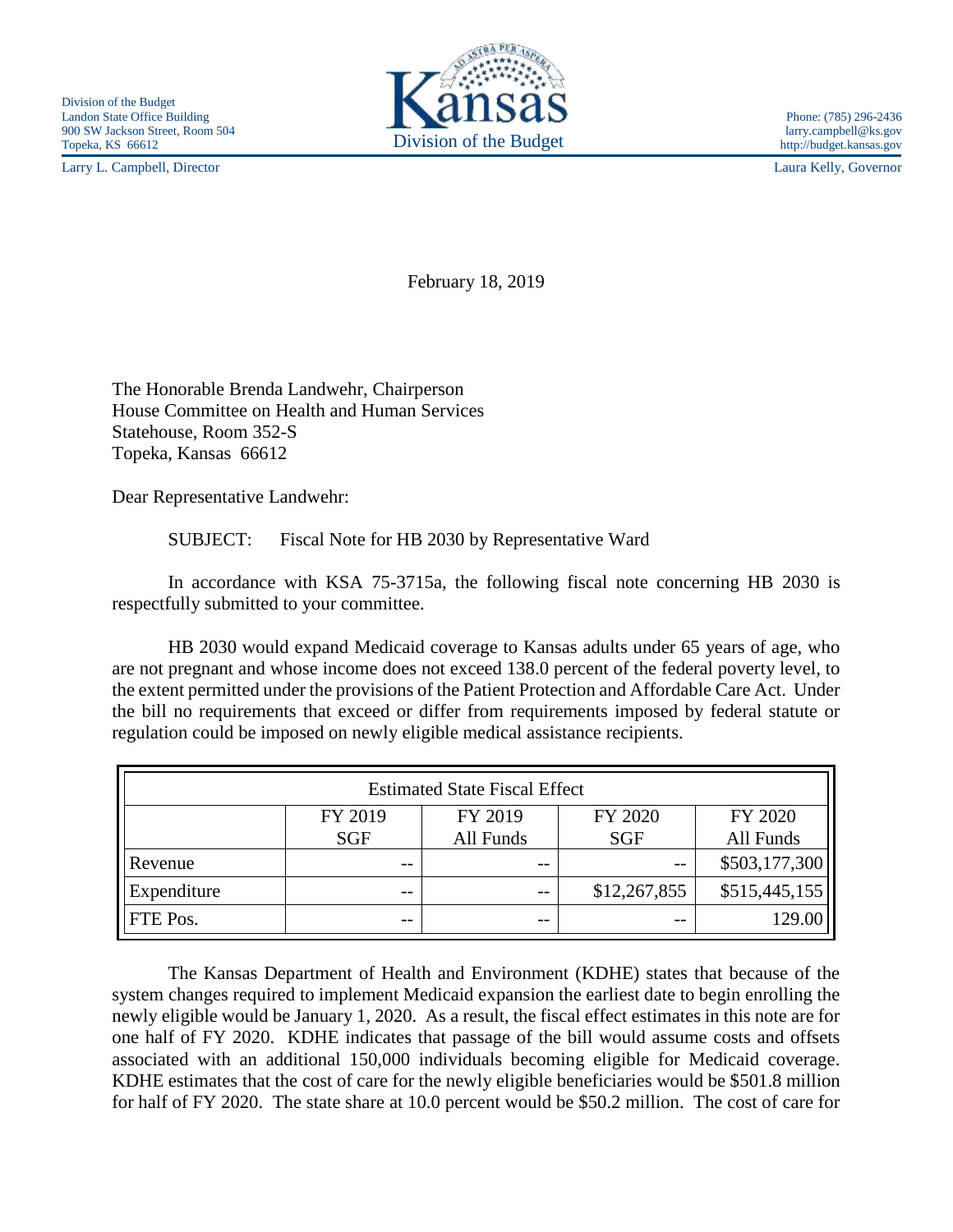The Honorable Brenda Landwehr, Chairperson Page 2—HB 2030

the newly eligible beneficiaries for the full year in FY 2021 is estimated to be in a range from \$1,083.7 million to \$1,170.0 million. The estimated state share for FY 2021 at 10.0 percent would be in a range from \$108.4 million to \$117.0 million.

KDHE estimates additional revenue of \$2.1 million in FY 2020 and between \$4.3 and \$4.4 million in FY 2021 from increased drug rebates. This additional revenue would be used to meet state share requirements. KDHE estimates additional revenue of \$29.0 million in FY 2020 and between \$62.5 and \$67.5 million in FY 2021 from the 5.77 percent Privilege Fee. This additional revenue would also be used to meet state share requirements. Healthcare cost savings that would be realized for certain populations are also included in the estimate. These savings total \$11.1 million in FY 2020 and between \$22.2 million and \$23.1 million in FY 2021.

The state would also incur incremental administrative costs associated with expanding the program. KDHE would require the addition of 120.00 FTE positions, the majority of which would be eligibility staff and support staff. The cost of the current Medicaid support contracts would also increase as a result of system changes that would be implemented to account for the new rules, as well as handling the increased volume of encounter submissions. Total additional administrative costs are estimated at \$13.0 million in FY 2020 and \$25.6 million in FY 2021. The state share of those administration expenditures is approximately \$6.5 million for FY 2020 and \$12.8 million for FY 2021.

The Department of Corrections (DOC) states that when an inmate is hospitalized for longer than 24 hours the Medicaid inmate exclusion rule does not apply. Therefore, some of these inmates could be Medicaid eligible on a fee-for-service basis. DOC currently estimates approximately \$3.0 million in State General Fund expenditures for these hospitalizations in FY 2020. If most of those inmates were Medicaid eligible under the provisions of HB 2030, DOC would realize savings of approximately \$2.8 million from the State General Fund in FY 2020. This estimate equates to \$1.0 million in savings resulting from lower Medicaid fee rates plus \$1.8 million from the federal match that could be drawn down. DOC would, however, have increased administrative costs that would reduce the savings. DOC would need an additional 1.00 FTE position to determine eligibility and process claims, 4.00 FTE discharge planner positions to assist inmates in applying for Medicaid benefits prior to release, and 4.00 FTE substance abuse care coordinator positions to assist offenders with getting into a community-based substance abuse program. The current estimate for increased administration is \$610,000 from the State General Fund and 9.00 additional FTE positions.

The Department for Children and Families (DCF) states that HB 2030 would not result in additional expenditures by the agency. However, the Secretary of DCF states that expanding Medicaid could reduce the agency's future foster care expenditures if parents and children can access additional mental health services and other community-based health services that may allow children to avoid out-of-home placement. It is not possible to estimate the amount by which expenditures could be reduced.

The total estimated State General Fund fiscal effect for KDHE and DOC resulting from enactment of HB 2030 would be increased expenditures of \$512.6 million, including \$12.3 million